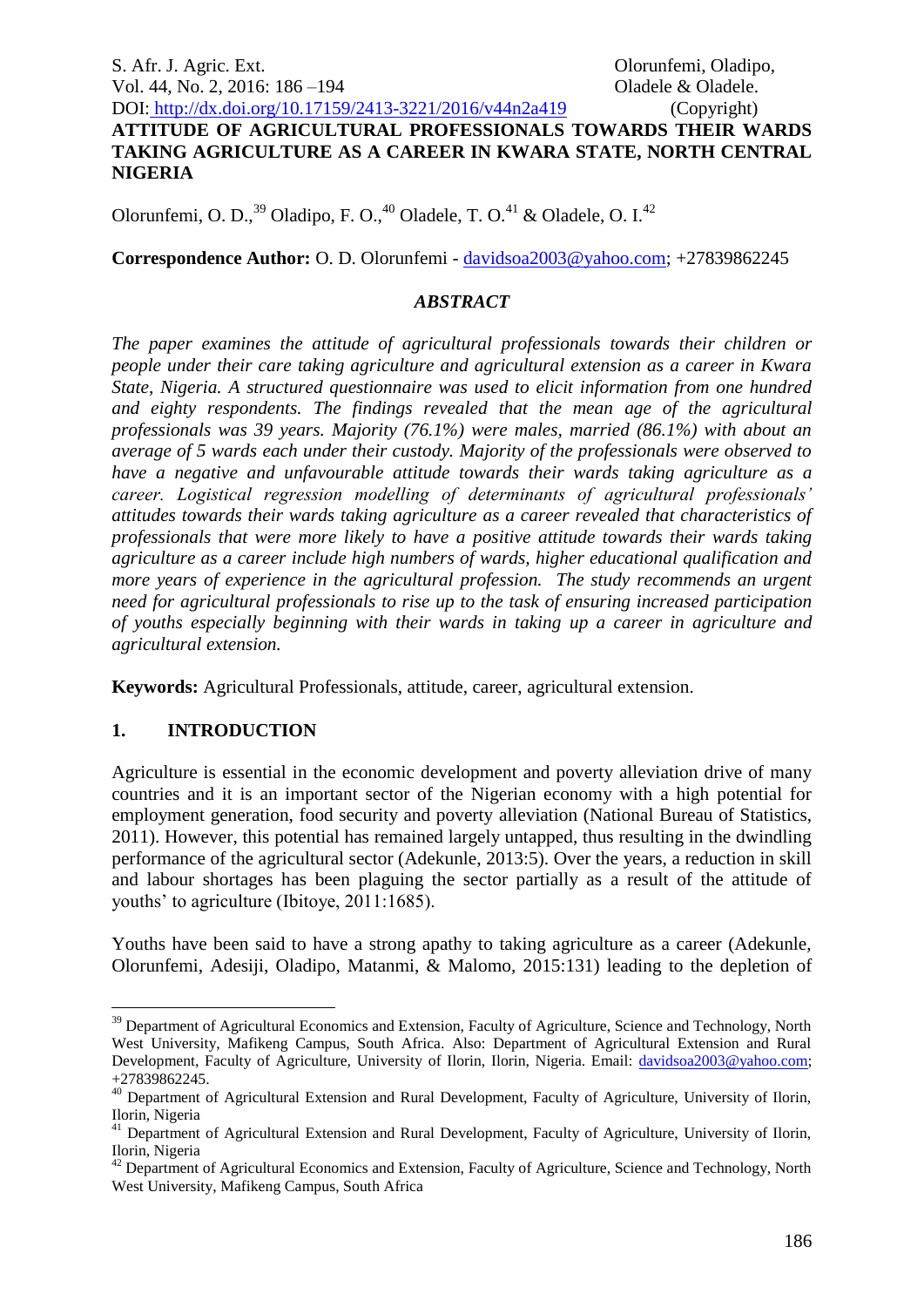S. Afr. J. Agric. Ext. Olorunfemi, Oladipo, Vol. 44, No. 2, 2016: 186 –194 **Oladele & Oladele**. DOI: http://dx.doi.org/10.17159/2413-3221/2016/v44n2a419 (Copyright) the professional labour force in the sector and a recipe for perpetual food insecurity in the country (Ayanda, Yusuf & Salawu, 2013:26). This observable trend poses a great concern for the future of agriculture and food production in Nigeria.

Given the current economic realities in Nigeria in terms of oil price downturn, high unemployment rate and the necessity to ensure food security for all, there is the need to produce more agriculture professionals that will leverage on the enormous potential the sector has to offer in providing a more sustainable solution to the economic problem of the country. Adedapo, Sawant, Kobba & Bhise (2014:14) opined that early intervention in a child's career plays essential role in the choice of a career.

Certain factors influence career choice among children and youths among which parental influence have been said to be a very important factor influencing the career choice of children and youths (Adebo & Sekunmade, 2013:252; Adedapo *et al*., 2014:14; Adekunle *et al*., 2015:132). In Nigeria, the general observable trend is that parents who are doctors, nurses, lawyers, politicians, members of the armed forces and so on want their children to take up similar careers. In view of this, the general assumption would have been that successful agricultural professionals would be at the front burner in encouraging their children to take after their careers and leverage on the enormous potential the agricultural profession has to offer; however, this seems not to be the case (Adebo & Sekunmade, 2013:250).

Therefore, it is pertinent to examine the current attitude of successful agricultural professionals who are parents/guardians in order to determine their perspective to their wards taking agriculture as a career so as to give insight and recommendations that will be focused towards ensuring that these great influencers of youths' career choice properly play their role in orienting, motivating and educating wards around them to leverage on the many career prospects in the agricultural sector. To this end, the study specifically sought to describe the socio-economic characteristics of the agricultural professionals in the study area, determine their involvement in the career choice of their wards, examine the attitude of the agricultural professionals towards their wards taking agriculture as a career and determine the factors influencing their attitude.

**Wards:** in this study refers to the children or people under the protection or care of an agricultural professional

**Agricultural Professionals:** refers to parents/guardians who have chosen agriculture as a career and means of livelihood e.g. agricultural lecturers, extension agents and so on.

**Attitude:** this refers to the dispositions and perceptions of agricultural professionals resulting in their actions and inactions as regards their wards taking agriculture as a career.

## **2. METHODOLOGY**

The study was conducted in Kwara State, Nigeria. The State lies between latitude  $7^015^1$  and  $6<sup>0</sup>18<sup>1</sup>$  N of the equator. It has a population of about 2.37 million people (National Population Commission, 2006). The state shares boundaries with Oyo, Osun, Ondo, Kogi, Ekiti and Niger States. The major economic activity of the people is agriculture.

The research design that was adopted in the study is descriptive and quantitative which as stated by Bless & Higson-Smith (2000:40) is a study concerned with the beliefs and attitudes that are held. The population for this study comprises all agricultural professionals in the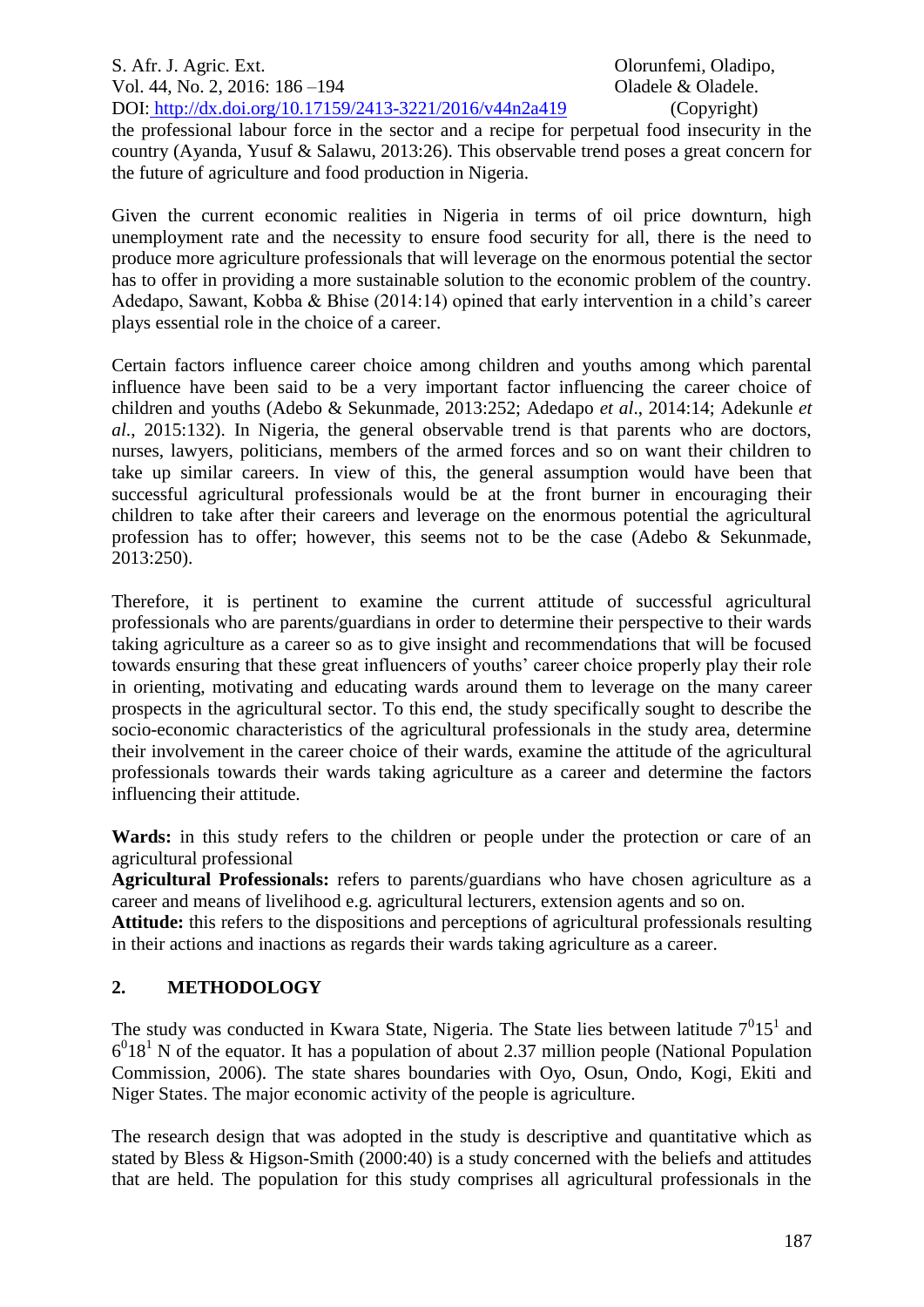S. Afr. J. Agric. Ext. Olorunfemi, Oladipo, Vol. 44, No. 2, 2016: 186 –194 **Oladele & Oladele**. DOI: http://dx.doi.org/10.17159/2413-3221/2016/v44n2a419 (Copyright) tertiary institutions, Agricultural related Ministry, Department and Agencies (MDAs), and agricultural related research institutes in Kwara State, Nigeria.

Data collection was carried out with the aid of a face validated structured questionnaire that was pre-tested with a reliability coefficient of 0.89. A two-stage sampling technique was employed in the selection of the respondents. First, a purposive selection of the two major tertiary institutions, two MDAs and four research institutes was carried out which was then followed by a random selection of thirty (30) agricultural professionals in each of these selected organizations which was an average of about thirty per cent of the agricultural professionals in these institutions. This gave a total sample size of one hundred and eighty (180) respondents.

Data was collected on the socio-economic characteristics of the agricultural professionals, their involvement in the career choice of their wards and their attitude towards their wards taking agriculture as a career. These variables were measured as follows.

**Attitude of the Agricultural Professionals:** Respondents were presented with fifteen attitudinal statements about taking agriculture as a career measured on a 5 point Likert scale of strongly disagree (5), disagree (4), undecided (3), agree (2) and disagree (1). The total attitudinal score was then generated for each respondent with 15 points being the least score and 75 being the maximum score possible. The attitudinal scores were then grouped into 15- 45 (negative attitude) and 46-75 (positive attitude). Thus the respondents were categorized as exhibiting the corresponding attitude towards their wards taking agriculture as a career depending on the interval they belong to. Logistical regression modelling of determinants of agricultural professional attitude was then estimated to examine factors determining the attitude of the agricultural professionals towards their wards taking agriculture as a career. The logistic regression model is in the form of the ratio of natural logarithm of the probability of having a positive attitude to the probability of having a negative attitude (i.e. log odds ratio), can thus be given as:

$$
Ln \left[\frac{\pi}{1-\pi}\right] = \beta^1 X + \varepsilon
$$

Where  $\pi$  is the conditional probability of an agricultural professional having a positive attitude towards their wards taking agriculture as a career, X is a vector of hypothesized explanatory variables which will include age, gender, marital status, educational level, number of wards, area of specialization and years of experience, β is a vector of unknown parameters to be estimated and  $\epsilon$  is independently and normally distributed random error term.

**Involvement in Career Choice:** Respondents were asked whether they are involved in the career choice of their wards. This was measured as Yes (2) and No (1).

Data analysis was carried out using descriptive statistics such as frequency counts, percentages, means score and ranks while logistic regression was used as an inferential statistics to identify the determinants of the agricultural professional attitude towards their wards taking agriculture as a career.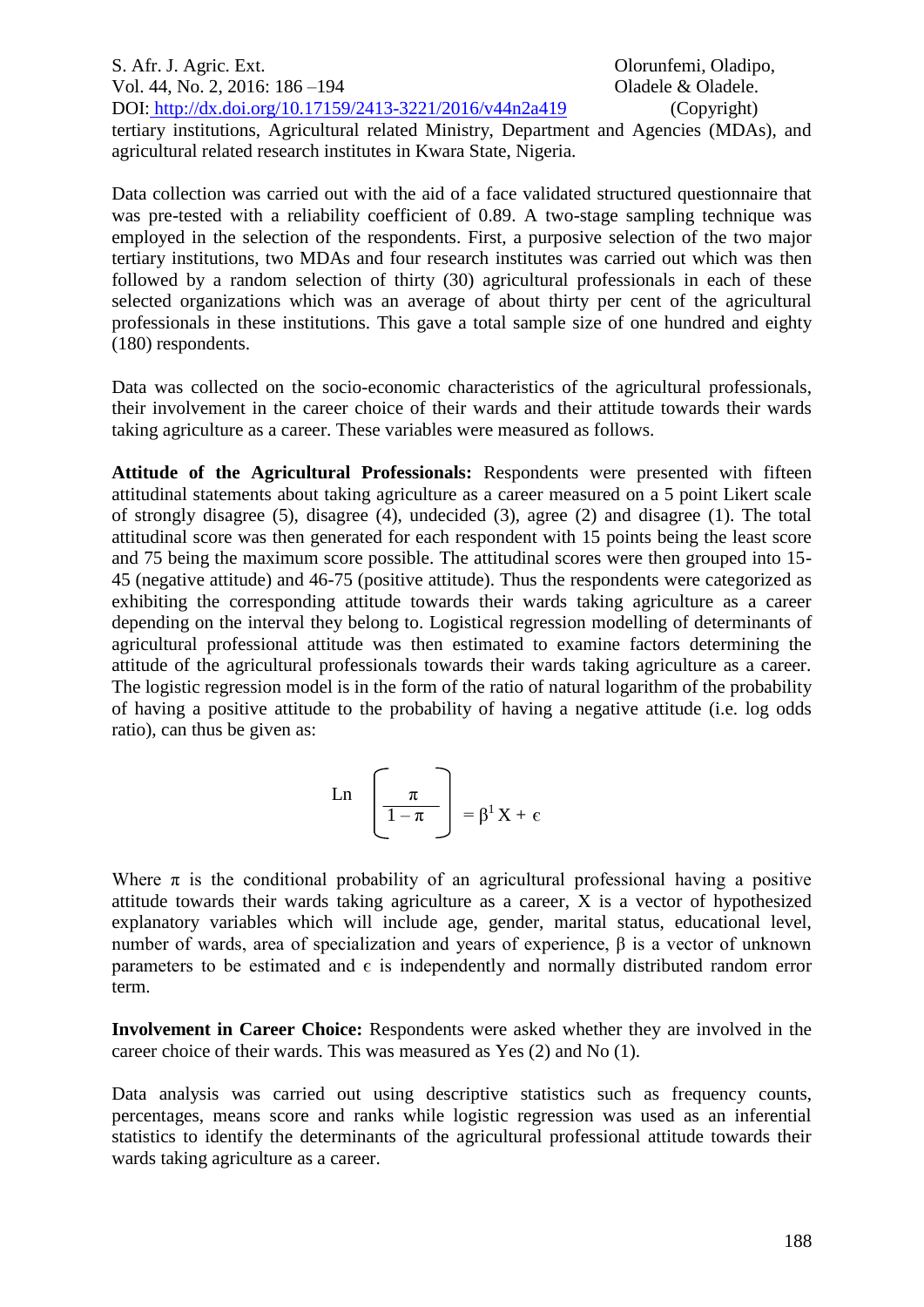### **3. RESULTS AND DISCUSSION**

#### **3.1 Socio-economic characteristics of the respondents**

Findings from table 1 revealed that the mean age of the agricultural professionals is 39 years. This implies that majority of the respondents are agile, active and matured enough to give the necessary mentorship and have the needed influence on the career choice of children and wards around them. Table 1 further showed that majority (76.1%) of the respondents were males while just few (23.9%) were females. This shows the current gender imbalance in terms of professionals in agricultural firms and research institutes in the study area.

Majority (86.1%) of the respondents were also married. It is a general opinion that married people usually have more family responsibilities such as having dependents to take care of and therefore revealing that majority of the respondents will have wards under them they are expected mentor and influence. Also from Table 1, the mean number of wards per respondents is 5 thus buttressing the fact that most of them have family responsibilities to attend to and wards to mentor in the area of career choice.

Table 1 further showed that majority (92.8%) of the respondents had Higher National Diploma (HND) and above level of educational qualification. This reveals that most of them are well educated and can be classified as successful professional who are expected to be well placed and positioned in their agricultural profession thus making them qualified to be influential mentors that wards and youths can aspire to be like.

Table 1 revealed that the respondents cut across different areas of specialty in the agricultural profession thus giving their ward enough agricultural career options to look forward to and to select from if they choose to take up a career in the agricultural profession.

From table 1, the mean years of experience of the respondents is 9 years thus conferring on them the ability to be able to give accurate experiential advice on issues relating to taking up a career in any aspect of agriculture.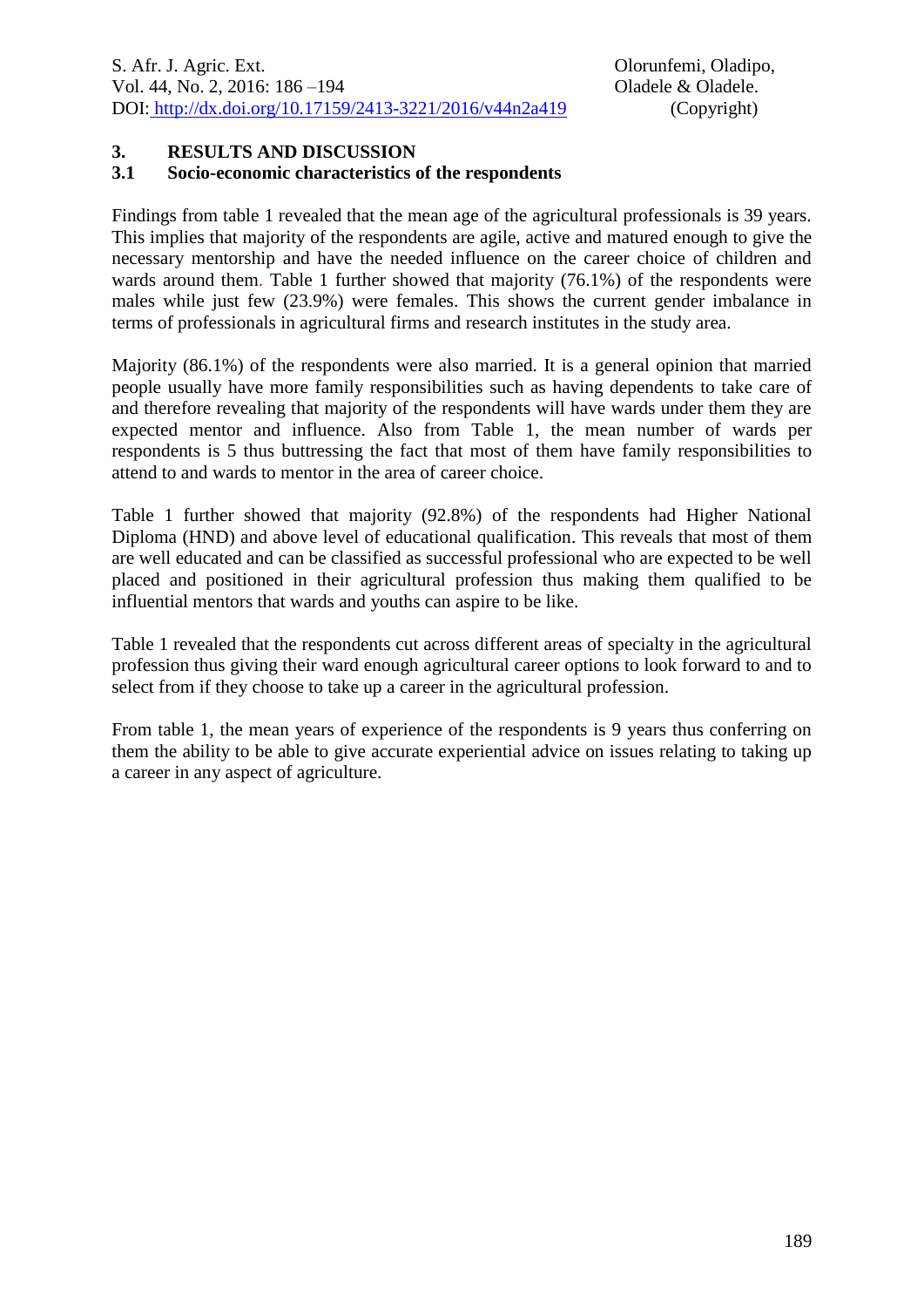| <b>Variables</b>              | Frequency       | Percentage | Mean     |
|-------------------------------|-----------------|------------|----------|
| Age                           |                 |            |          |
| $\leq \overline{40}$          | 106             | 58.9       | 39 years |
| $41 - 60$                     | $\overline{70}$ | 38.9       |          |
| 60 and above                  | $\overline{4}$  | 2.2        |          |
| <b>Gender</b>                 |                 |            |          |
| Male                          | 137             | 76.1       |          |
| Female                        | 43              | 23.9       |          |
| <b>Marital Status</b>         |                 |            |          |
| Single                        | 25              | 13.9       |          |
| Married                       | 155             | 86.1       |          |
| <b>No of Children/Ward</b>    |                 |            |          |
| $1-4$                         | 130             | 72.2       | 5 wards  |
| $5 - 8$                       | 47              | 26.1       |          |
| 9 and above                   | $\overline{3}$  | 1.7        |          |
| <b>Educational Level</b>      |                 |            |          |
| Secondary Sch. Certificate    | $\mathbf{1}$    | 0.6        |          |
| Certificate of Agriculture    | $\overline{4}$  | 2.2        |          |
| <b>OND</b>                    | $\overline{8}$  | 4.4        |          |
| <b>HND</b>                    | $\overline{63}$ | 35.0       |          |
| B.Sc.                         | 43              | 23.9       |          |
| M.Sc.                         | $\overline{31}$ | 17.2       |          |
| Ph.D.                         | $\overline{30}$ | 16.7       |          |
| <b>Area of Specialization</b> |                 |            |          |
| Crop                          | 28              | 15.6       |          |
| Animal                        | $\overline{25}$ | 13.9       |          |
| Agric. Engineering            | 28              | 15.6       |          |
| Fishery                       | 11              | 6.1        |          |
| Forestry                      | 6               | 3.3        |          |
| Economics                     | $\overline{23}$ | 12.8       |          |
| Extension                     | 47              | 26.1       |          |
| Horticulture                  | 12              | 6.7        |          |
| <b>Years of Experience</b>    |                 |            |          |
| $1-10$                        | 134             | 74.4       | 9 years  |
| $11 - 20$                     | 33              | 18.3       |          |
| $21 - 30$                     | 10              | 5.6        |          |
| >30                           | $\overline{3}$  | 1.7        |          |
| Source: Field Survey, 2016    |                 | $N = 180$  |          |

## **3.2 Involvement of agricultural professionals in wards' career choice**

Table 2 shows the involvement of parents in their child's career. Majority (79.4%) of the agricultural professionals were involved in the career of their wards while very few (20.6%) indicated to have not been involved in the career choice of their ward. This is in agreement with Owoyele & Toyobo (2008:585) who reported that parental involvement is a major contributor to choice of career among children and youths. Also parental norms, values,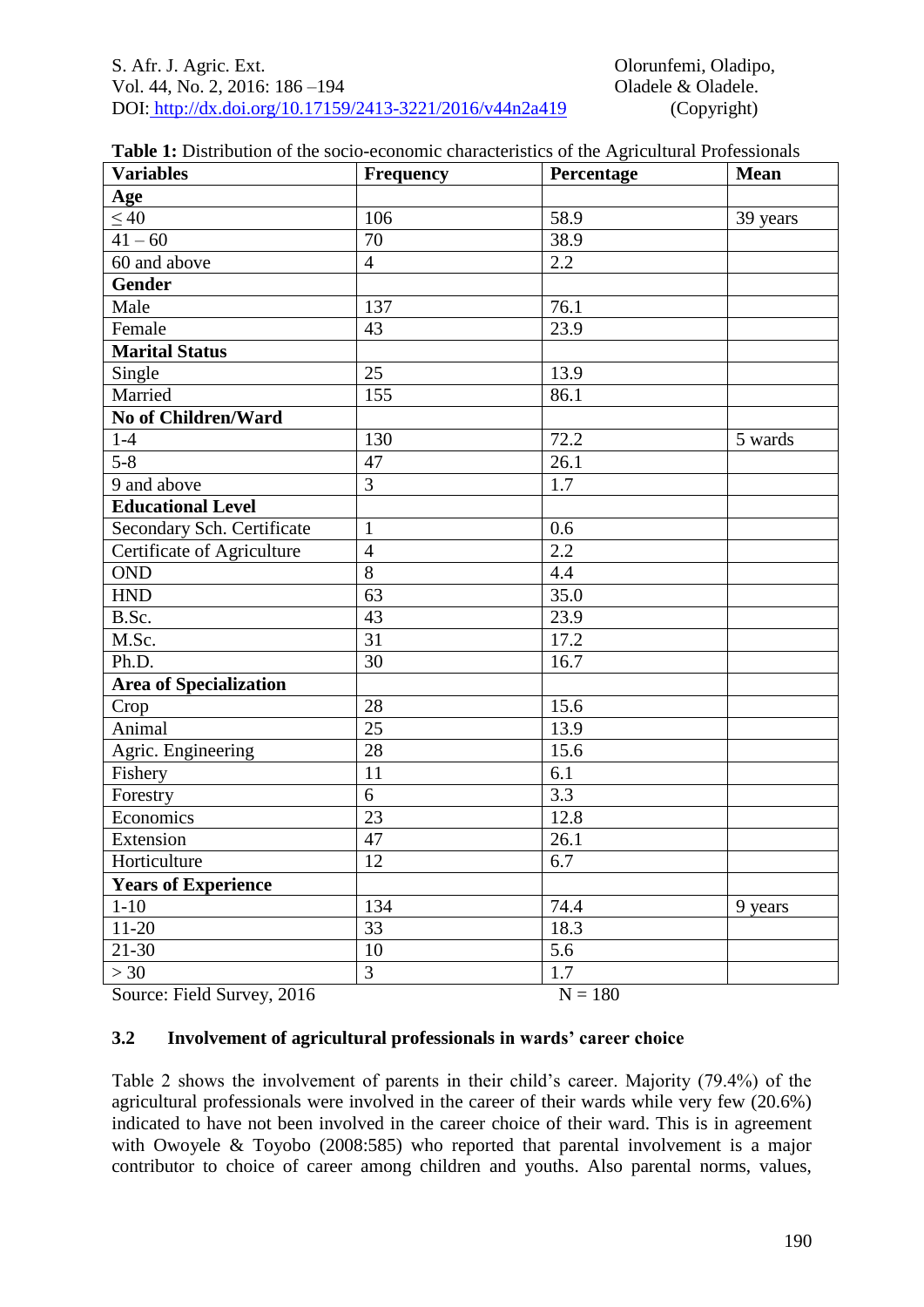interactions involvement and expectations play important roles in the career choice of children (Jacobs, Chhin & Bleeker, 2006:399; Simpson, 2003:450; Hesse-Biber & Carter, 2000).

| <b>Involvement in Child</b> | <b>Frequency</b> | <b>Percentage</b> |
|-----------------------------|------------------|-------------------|
| Yes                         | 143              | 79.4              |
| No                          | 37               | 20.6              |
| <b>Total</b>                | 180              | 100.0             |

**Table 2:** Distribution of the respondents on their ward career choice

Source: Field Survey, 2016.

## **3.3 Attitude of agricultural professionals on wards taking agriculture as a career.**

Table 3 reveals that less than half (39.4%) of the respondents' have positive attitude towards their wards taking agriculture as a career while majority (60.6%) of them would prefer their wards taking a career path in other areas aside agriculture. Their agreements with negative attitudinal statements such as "I will not like my ward to study agriculture" and "though studying agriculture may sound promising, I will still prefer my ward studying other popular courses" was still prevalent among the respondents. The implication of this is that most agricultural professionals who ought to be front burners in encouraging the influx of youths into the sector in order to produce a professional labour force which obviously should begin by positively influencing and mentoring their wards to take up agriculture as a profession after them are not positively disposed to doing so. This study therefore might give some insights into why the findings of Adekunle *et al*., (2015:132) which revealed that a lot of youth have a strong apathy towards agriculture as a career is so. Most children and youths including that of agricultural professionals lack the parental motivations and encouragement they ought to have in taking agriculture as a career.

This does not pose a good omen to agricultural development in Nigeria. There needs to be a change in the way agricultural professionals themselves view, portray and influence the closest youths around them (i.e. their wards) towards taking agriculture as a career if the much improved participation in agriculture and production of sound, well-mentored and qualified man-power needed for the transformation of the agricultural sector is to be achieved.

| Table 5: Attitude of respondents on ward taking agriculture as a career |           |                   |  |  |
|-------------------------------------------------------------------------|-----------|-------------------|--|--|
| <b>Attitude</b>                                                         | Frequency | <b>Percentage</b> |  |  |
| Positive                                                                |           | 39.4              |  |  |
| Negative                                                                | 109       | 60.6              |  |  |
| <b>Total</b>                                                            | 180       | 100.0             |  |  |
| ___                                                                     |           |                   |  |  |

**Table 3: Attitude of respondents on ward taking agriculture as a career** 

Source: Field Survey, 2016

### **3.4 Factors determining agricultural professionals' attitude towards their wards taking agriculture as a career**

Result of the logistic regression as presented in table 4 revealed that the coefficient of number of wards, educational level and years of experience were significant at 5 per cent level of significance implying that these factors significantly determine agricultural professionals likelihood to have a positive attitude towards their wards taking agriculture as a career. The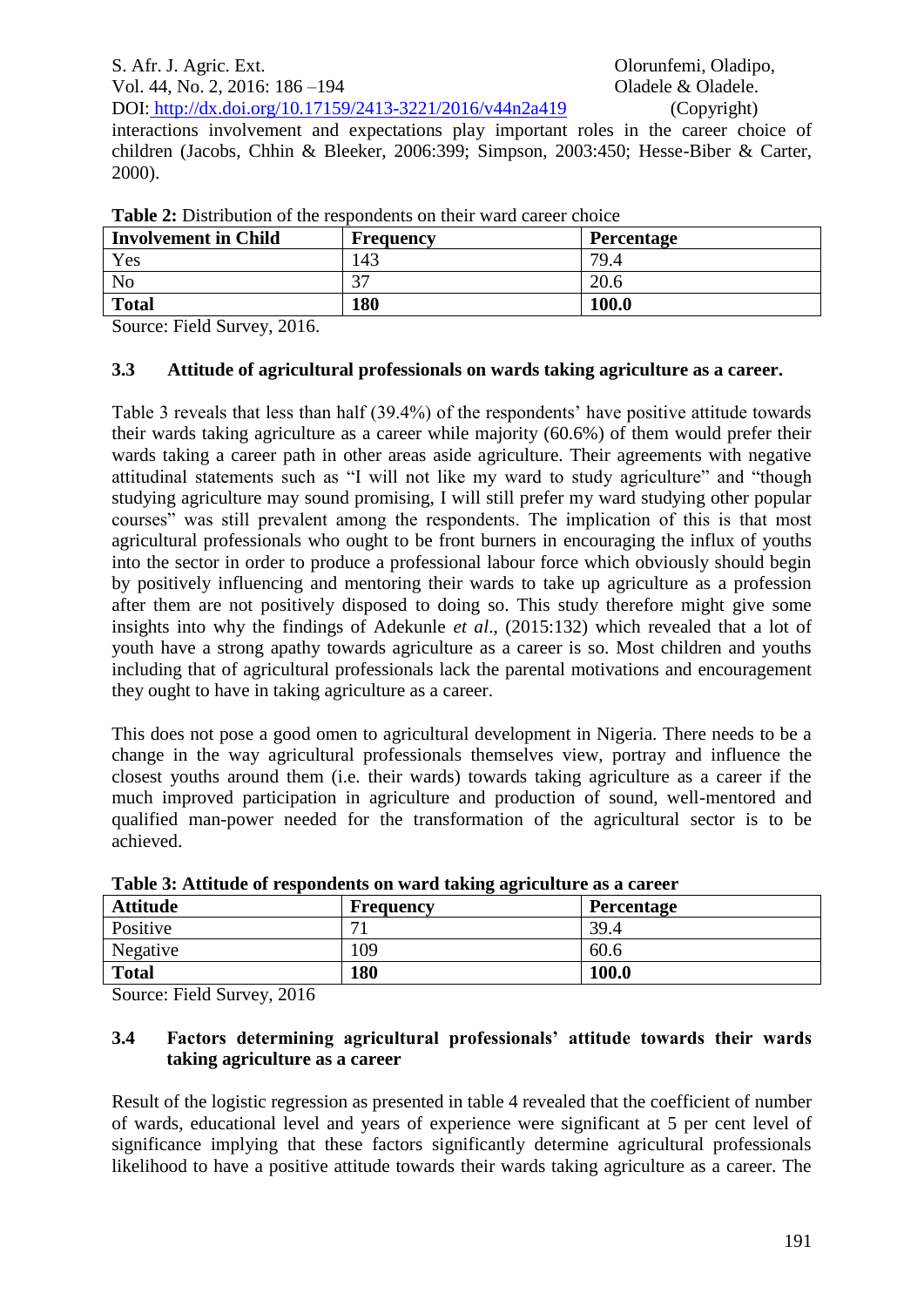S. Afr. J. Agric. Ext. Olorunfemi, Oladipo, Vol. 44, No. 2, 2016: 186 –194 **Oladele & Oladele**. DOI: http://dx.doi.org/10.17159/2413-3221/2016/v44n2a419 (Copyright)

remaining variable coefficients such as age, gender, marital status, and area of specialization are not significant even at 10 per cent level of significance implying that these factors do not significantly affect agricultural professionals' likelihood to have a positive attitude towards their wards taking agriculture as a career.

Number of wards (3.267) has a positive and significant influence on agricultural professionals' likelihood to have a positive attitude towards their wards taking agriculture as a career implying that an increase in the number of wards tends to increase agricultural professionals likelihood to be positively disposed towards their wards taking agriculture as a career. Most of the agricultural professionals in the area have fairly large number of wards under their custody considering their mean of 5 wards per professional which might likely make it easier for them to influence and mentor one or two of their wards into taking agriculture as a career as opposed to those with less number of wards.

An increase in the educational level (2.351) of the agricultural professionals' increases their likelihood to having a positive attitude towards their wards taking agriculture as a career. Majority of the respondents who have higher levels of education will most likely be senior and successful professionals in the agricultural profession hence giving them the leverage and required motivation to be able to confidently mentor their wards to take after their chosen career

The years of experience (2.534) has a positive and significant relationship with the agricultural professionals' likelihood to have a positive attitude towards their wards taking agriculture as a career. An increase in the number of years of experience increases the agricultural professionals' likelihood to having a positive attitude. This relatively long time experience in the agricultural profession is supposed to confer on them the opportune exposure to the potentials in the agricultural sector thus placing them in the right position to be properly motivate and mentor their wards and youths around them in taking up agriculture as a career thereby leveraging on the enormous potential the sector has to offer. Thus the summary implication of the result from the logistic model revealed that the characteristics agricultural professionals that are likely to have a positive attitude towards their wards taking agriculture as a career include those with more number of wards, those with higher educational qualification and those with more years of experience in the agricultural profession.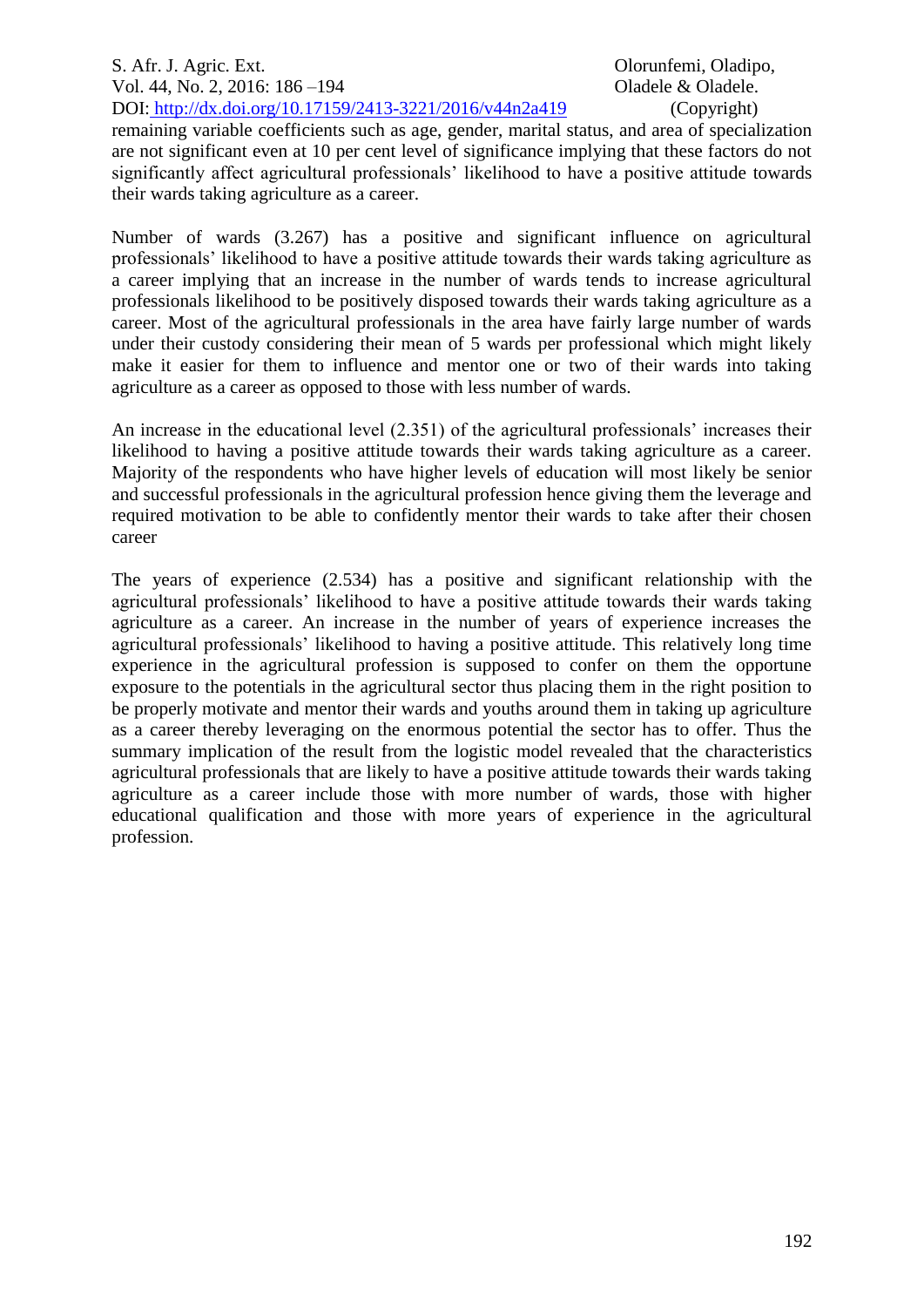**Table 4:** Logistic regression results indicating factors determining agricultural professionals' likelihood to have a positive attitude towards their wards taking agriculture as a career.

| <b>Factor</b>                    | <b>Regression</b> | <b>Standard Error</b> | T - value |
|----------------------------------|-------------------|-----------------------|-----------|
|                                  | co-efficient      |                       |           |
| Age $X_1$                        | $-2.234$          | 0.548                 | 0.212     |
| Gender $X_2$                     | 0.786             | 0.761                 | 0.466     |
| Marital Status $X_3$             | $-0.634$          | 0.357                 | 0.185     |
| Number of wards $X_4$            | $3.267*$          | 1.144                 | $0.004*$  |
| Educational level $X_5$          | $2.351*$          | 0.673                 | $0.000*$  |
| Area of Specialization $X_6$     | 0.291             | 0.344                 | 0.626     |
| Years of Experience $X_7$        | $2.534*$          | 0.754                 | $0.003*$  |
| Model Chi-square                 |                   | 191.321               |           |
| -2 log likelihood for the model  | 54.421            |                       |           |
| Overall case corrected predicted | 93.4%             |                       |           |

\*co-efficient significant at 5 per cent Source: Analysis of Field Survey Data

# **4. CONCLUSION AND RECOMMENDATION**

Based on the findings of this study, it is evident that majority of the agricultural professionals were seen to have a negative attitude towards their wards taking agriculture as a career and this tends to lower their morale in providing the right parental influence, motivation and encouragement to their wards taking up a career in agriculture and agricultural extension. This has translated to lower participation of wards of agricultural professionals in an agricultural related career and thus depletion of the professional labour force in the sector.

The study therefore recommended an urgent need for agricultural professionals to rise up to the task of ensuring increased participation of youths in the agricultural sector through the creation of the right influence and motivation for them to take up a career in agriculture beginning with their wards. This will lead to the production of more agricultural professionals that have been properly mentored and can take the lead in getting Nigeria as a country back on track in the light of the current economic realities as regards oil prices thus leveraging on the enormous potential the sector has to offer in transforming the economy.

# **REFERENCES**

- ADEBO, G. M. & SEKUMADE, A. B. 2013. Determinants of Career Choice of Agricultural Profession among the Students of the Faculty of Agricultural Sciences in Ekiti State University, Nigeria. *Journal of Agricultural Extension and Rural Development* 5(11), 249-255.
- ADEDAPO, A. O., SAWANT, P. A., KOBBA, F. & BHISE, R. N. 2014. Determinants of Career Choice of Agricultural Profession among the Students of College of Agriculture in Maharashtra State, India*. IOSR Journal of Agriculture and Veterinary Science*, 7(9), 12-18.
- ADEKUNLE, O. A. 2013. "Key to Unlock". The One Hundredth and Twentieth Inaugural Lecture of the University of Ilorin delivered on Friday,  $25<sup>th</sup>$  January, 2013 at the University Auditorium. 60pp.